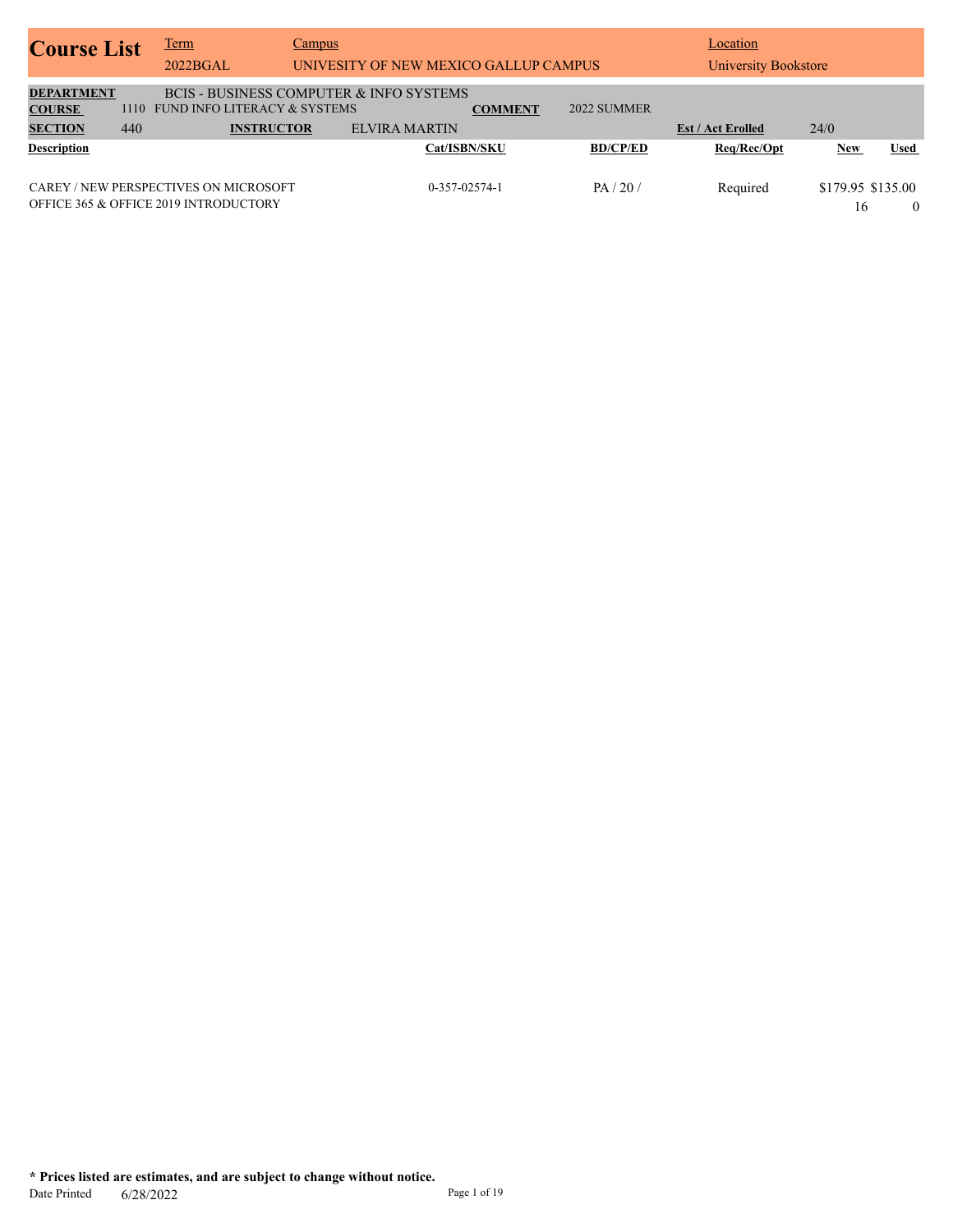| <b>DEPARTMENT</b><br><b>COURSE</b>                                     | 1110        | <b>BIOL - BIOLOGY</b><br><b>GENERAL BIOLOGY</b>                                                                                                              |                           | <b>COMMENT</b>    | 2022 SUMMER     |                          |                        |                             |
|------------------------------------------------------------------------|-------------|--------------------------------------------------------------------------------------------------------------------------------------------------------------|---------------------------|-------------------|-----------------|--------------------------|------------------------|-----------------------------|
| <b>SECTION</b>                                                         | 440         | <b>INSTRUCTOR</b>                                                                                                                                            | <b>CHAD SMITH</b>         |                   |                 | <b>Est / Act Erolled</b> | 24/0                   |                             |
| Description                                                            |             |                                                                                                                                                              |                           | Cat/ISBN/SKU      | <b>BD/CP/ED</b> | Req/Rec/Opt              | <b>New</b>             | <b>Used</b>                 |
| <b>ACCESS CARD)</b>                                                    |             | SIMON / CAMPBELL ESSENTIAL BIOLOGY (W/OUT                                                                                                                    |                           | 0-13-476503-6     | HB / 19 / 7     | Required                 | \$186.65 \$140.00<br>5 | $\mathbf{0}$                |
| <b>DEPARTMENT</b><br><b>COURSE</b><br><b>SECTION</b>                   | 440         | <b>BIOL - BIOLOGY</b><br>1110L GENERAL BIOLOGY LAB<br><b>INSTRUCTOR</b>                                                                                      | <b>CHAD SMITH</b>         | <b>COMMENT</b>    | 2022 SUMMER     | <b>Est / Act Erolled</b> | 24/0                   |                             |
| Description                                                            |             |                                                                                                                                                              |                           | Cat/ISBN/SKU      | <b>BD/CP/ED</b> | Req/Rec/Opt              | New                    | Used                        |
|                                                                        |             | MCGRAW HILL / CNCT AC BIO VRTL LABS                                                                                                                          |                           | 1-264-20351-9     | NO/1            | Required                 | \$80.00<br>25          | \$0.00<br>$\mathbf{0}$      |
| <b>DEPARTMENT</b><br><b>COURSE</b><br><b>SECTION</b>                   | 440         | <b>BIOL - BIOLOGY</b><br>1140 BIOLOGY FOR HEALTH SCIENCES<br><b>INSTRUCTOR</b>                                                                               | DR. ARUNACHALAM MUTHAIYAN | <b>COMMENT</b>    | 2022 SUMMER     | <b>Est / Act Erolled</b> | 24/0                   |                             |
| Description                                                            |             |                                                                                                                                                              |                           | Cat/ISBN/SKU      | <b>BD/CP/ED</b> | Req/Rec/Opt              | <b>New</b>             | Used                        |
| <b>W/ETEXT ACCESS CODE</b>                                             |             | SIMON / MODIFIED MASTERING BIOLOGY                                                                                                                           |                           | 978-0-13-481942-6 | NO/19/          | Required                 | \$119.99<br>12         | \$90.00<br>$\mathbf{0}$     |
| <b>DEPARTMENT</b><br><b>COURSE</b><br><b>SECTION</b>                   | 440         | <b>BIOL - BIOLOGY</b><br>1140L BIOLOGY HEALTH SCIENCES LAB<br><b>INSTRUCTOR</b>                                                                              | DR. ARUNACHALAM MUTHAIYAN | <b>COMMENT</b>    | 2022 SUMMER     | <b>Est / Act Erolled</b> | 24/0                   |                             |
| Description                                                            |             |                                                                                                                                                              |                           | Cat/ISBN/SKU      | <b>BD/CP/ED</b> | Req/Rec/Opt              | <b>New</b>             | <b>Used</b>                 |
|                                                                        |             | MCGRAW HILL / CNCT AC BIO VRTL LABS                                                                                                                          |                           | 1-264-20351-9     | NO/1            | Required                 | \$80.00<br>25          | \$0.00<br>$\mathbf{0}$      |
| <b>DEPARTMENT</b><br><b>COURSE</b><br><b>SECTION</b><br><b>COMMENT</b> | 455         | <b>BIOL - BIOLOGY</b><br>1310 INTRO HUM ANATOMY & PHYSIO I<br><b>INSTRUCTOR</b><br>INSTRUCTOR WILL PROVIDE INFO FOR REQUIRED COURSE MATERIAL CALLED OPENSTAX | <b>SKYLER STEVENS</b>     | <b>COMMENT</b>    | 2022 SUMMER     | <b>Est / Act Erolled</b> | 24/0                   |                             |
| Description                                                            |             |                                                                                                                                                              |                           | Cat/ISBN/SKU      | <b>BD/CP/ED</b> | Req/Rec/Opt              | <b>New</b>             | Used                        |
|                                                                        |             |                                                                                                                                                              |                           |                   | $/$ /           |                          | $\mathbf{0}$           | \$0.00<br>$\boldsymbol{0}$  |
| <b>DEPARTMENT</b><br><b>COURSE</b>                                     |             | <b>BIOL - BIOLOGY</b><br>1310L INTRO HUM ANAT & PHYSIO I LAB                                                                                                 |                           | <b>COMMENT</b>    | 2022 SUMMER     |                          |                        |                             |
| <b>SECTION</b>                                                         | 455         | <b>INSTRUCTOR</b>                                                                                                                                            | <b>SKYLER STEVENS</b>     |                   |                 | <b>Est / Act Erolled</b> | 24/0                   |                             |
| Description                                                            |             |                                                                                                                                                              |                           | Cat/ISBN/SKU      | <b>BD/CP/ED</b> | Req/Rec/Opt              | <b>New</b>             | Used                        |
| PHYSIOLOGY IN THE LABORATORY                                           |             | AMERMAN / EXPLORING ANATOMY &                                                                                                                                |                           | 1-61731-620-2     | PA/17/3         | Required                 | \$113.00 \$84.75<br>5  | $\overline{0}$              |
| <b>DEPARTMENT</b><br><b>COURSE</b><br><b>SECTION</b>                   | 462         | <b>BIOL - BIOLOGY</b><br>1320 INTRO HUM ANATOMY & PHYSIO II<br><b>INSTRUCTOR</b>                                                                             | <b>SKYLER STEVENS</b>     | <b>COMMENT</b>    | 2022 SUMMER     | <b>Est / Act Erolled</b> | 24/0                   |                             |
| <b>COMMENT</b>                                                         |             | DO NOT PURCHASE, IF YOU ALREADY PURCHASED ONE FOR BIOL 1310L                                                                                                 |                           |                   |                 |                          |                        |                             |
| <b>Description</b>                                                     |             |                                                                                                                                                              |                           | Cat/ISBN/SKU      | <b>BD/CP/ED</b> | Req/Rec/Opt              | <b>New</b>             | <b>Used</b>                 |
| PHYSIOLOGY IN THE LABORATORY                                           |             | AMERMAN / EXPLORING ANATOMY &                                                                                                                                |                           | 1-61731-620-2     | PA/17/3         | Required                 | \$113.00<br>5          | \$84.75<br>$\boldsymbol{0}$ |
| <b>DEPARTMENT</b><br><b>COURSE</b><br><b>SECTION</b>                   | 2305<br>440 | <b>BIOL - BIOLOGY</b><br>MICROBIOLOGY FOR HEALTH SCI<br><b>INSTRUCTOR</b>                                                                                    | DR. ARUNACHALAM MUTHAIYAN | <b>COMMENT</b>    | 2022 SUMMER     | <b>Est / Act Erolled</b> | 24/0                   |                             |
| <b>Description</b>                                                     |             |                                                                                                                                                              |                           | Cat/ISBN/SKU      | <b>BD/CP/ED</b> | Req/Rec/Opt              | <b>New</b>             | Used                        |
|                                                                        |             | COWAN / CNCT AC MICBIO: SYS APPROACH                                                                                                                         |                           | 1-260-45124-0     | NO / 20 / 6     | Required                 | \$126.67<br>10         | \$95.00<br>$\mathbf{0}$     |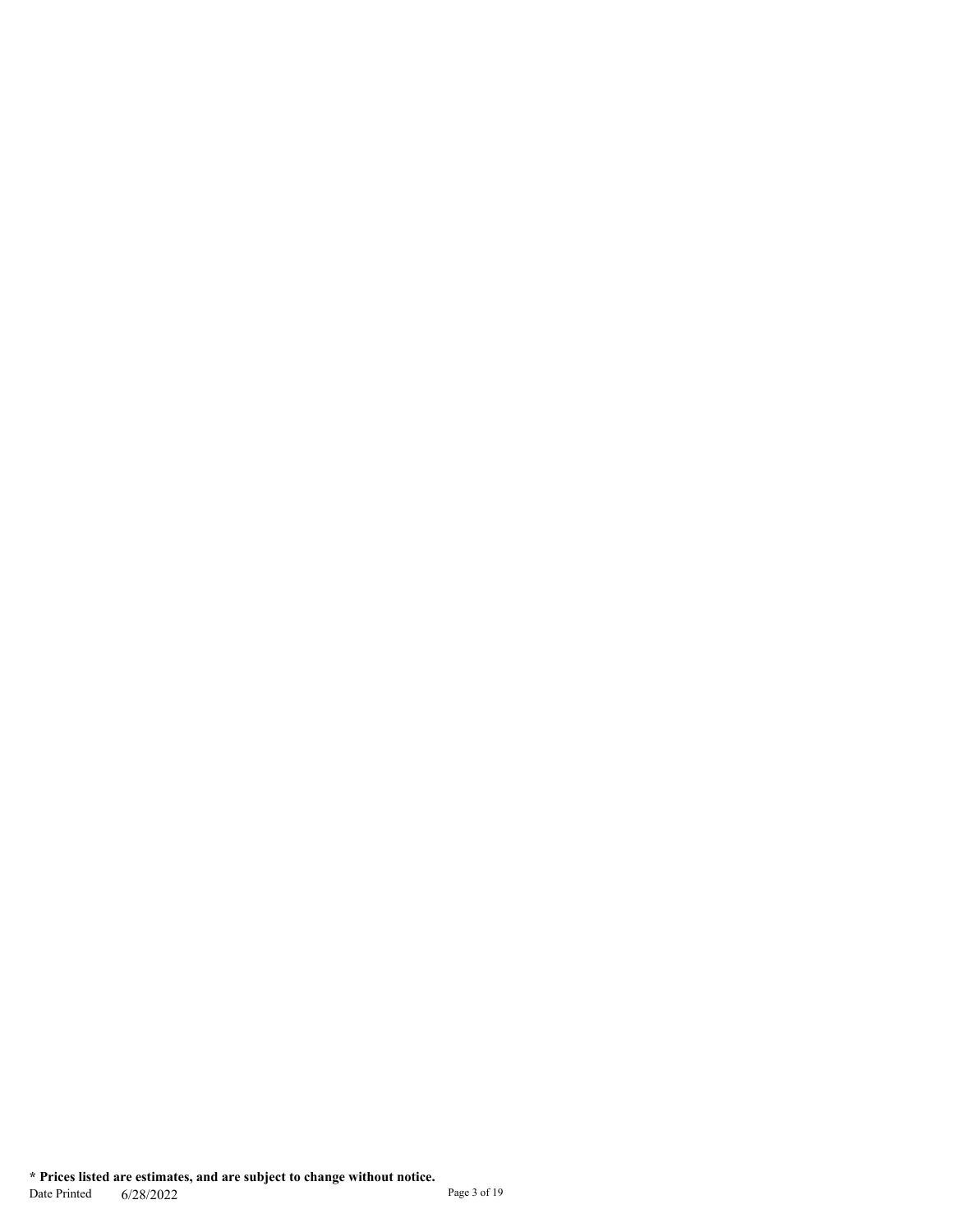| <b>DEPARTMENT</b>   |       | <b>CHEM - CHEMISTRY</b>               |                           |                 |                          |                         |                    |
|---------------------|-------|---------------------------------------|---------------------------|-----------------|--------------------------|-------------------------|--------------------|
| <b>COURSE</b>       | 1120C | <b>INTRO CHEMISTRY FOR NON-MAJORS</b> | <b>COMMENT</b>            | 2022 SUMMER     |                          |                         |                    |
| <b>SECTION</b>      | 440   | <b>INSTRUCTOR</b>                     | MICHAEL WILLIAMS          |                 | <b>Est / Act Erolled</b> | 25/0                    |                    |
| Description         |       |                                       | Cat/ISBN/SKU              | <b>BD/CP/ED</b> | Req/Rec/Opt              | <b>New</b>              | <b>Used</b>        |
| <b>ACCESS CARD</b>  |       | CENGAGE / 4 MONTHS CENGAGE UNLIMITED  | 978-0-357-70003-7         | NO/             | Required                 | \$119.99<br>110         | \$0.00<br>$\theta$ |
| <b>DEPARTMENT</b>   |       | <b>CHEM - CHEMISTRY</b>               |                           |                 |                          |                         |                    |
| <b>COURSE</b>       | 1215  | <b>GENERAL CHEM I STEM MAJORS</b>     | <b>COMMENT</b>            | 2022 SUMMER     |                          |                         |                    |
| <b>SECTION</b>      | 440   | <b>INSTRUCTOR</b>                     | DR. HANSANI G. JAYASINGHE |                 | <b>Est / Act Erolled</b> | 24/0                    |                    |
| <b>Description</b>  |       |                                       | Cat/ISBN/SKU              | <b>BD/CP/ED</b> | Req/Rec/Opt              | New                     | <b>Used</b>        |
| ZUMDAHL / CHEMISTRY |       |                                       | 1-305-95740-7             | HB / 18 / 10    | Optional                 | \$250.00 \$187.50<br>10 | 6                  |
| <b>DEPARTMENT</b>   |       | <b>CHEM - CHEMISTRY</b>               |                           |                 |                          |                         |                    |
| <b>COURSE</b>       | 1215L | <b>GEN CHEM I STEM MAJORS LAB</b>     | <b>COMMENT</b>            | 2022 SUMMER     |                          |                         |                    |
| <b>SECTION</b>      | 440   | <b>INSTRUCTOR</b>                     | DR. HANSANI G. JAYASINGHE |                 | <b>Est / Act Erolled</b> | 24/0                    |                    |
| <b>Description</b>  |       |                                       | Cat/ISBN/SKU              | <b>BD/CP/ED</b> | Req/Rec/Opt              | <b>New</b>              | <b>Used</b>        |
| <b>CHEMISTRY</b>    |       | ZUMDAHL / LAB MANUAL FOR ZUMDAHL      | 1-305-95745-8             | NO/18/10        | Optional                 | \$205.35 \$154.25<br>13 | $\theta$           |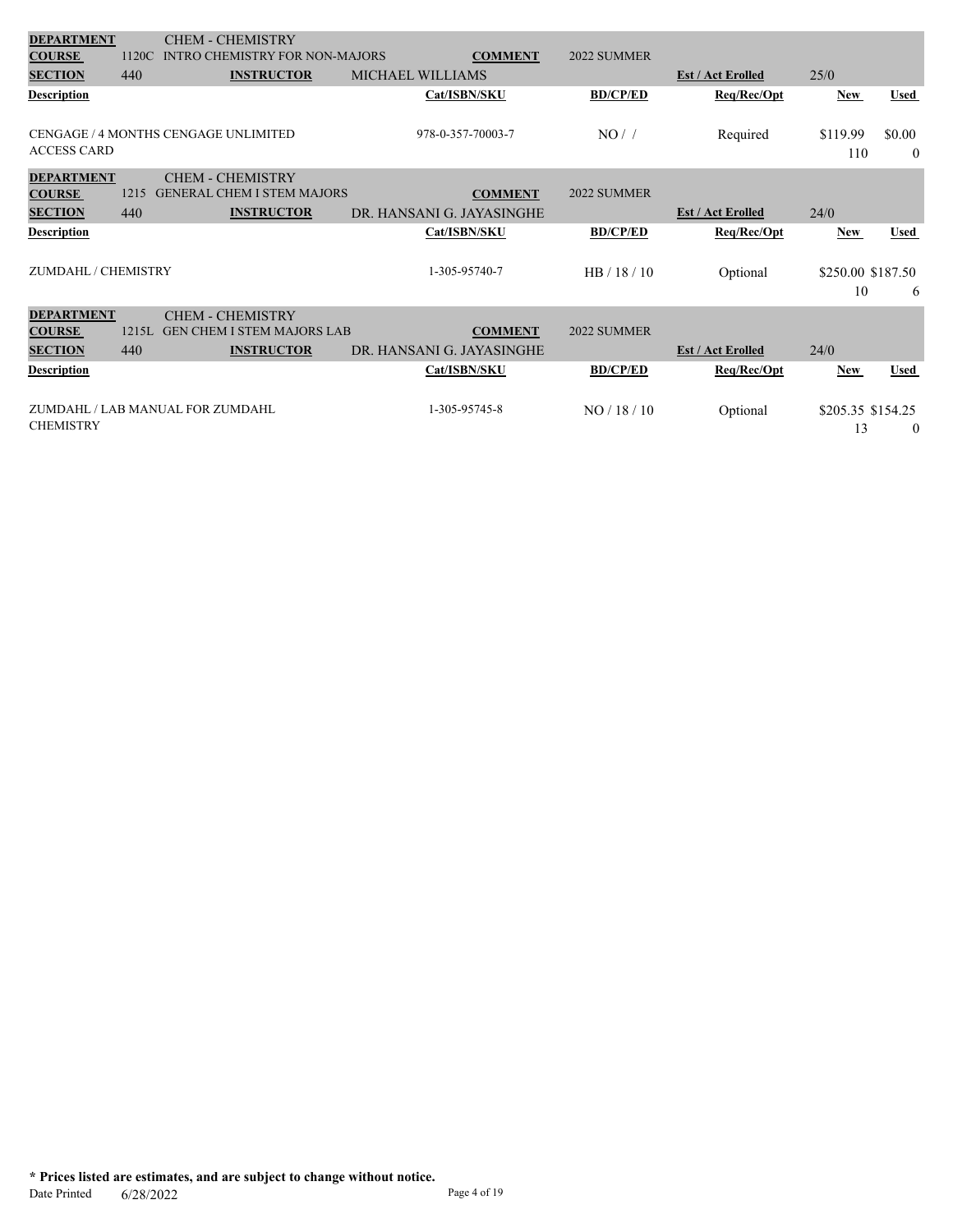| <b>DEPARTMENT</b>  |      | <b>COMM - COMMUNICATION</b>             |                        |                 |                          |                 |             |
|--------------------|------|-----------------------------------------|------------------------|-----------------|--------------------------|-----------------|-------------|
| <b>COURSE</b>      | 1130 | PUBLIC SPEAKING                         | <b>COMMENT</b>         | 2022 SUMMER     |                          |                 |             |
| <b>SECTION</b>     | 440  | <b>INSTRUCTOR</b>                       | <b>CHERISE JOHNSON</b> |                 | <b>Est / Act Erolled</b> | 25/0            |             |
| <b>Description</b> |      |                                         | <b>Cat/ISBN/SKU</b>    | <b>BD/CP/ED</b> | Req/Rec/Opt              | <b>New</b>      | <b>Used</b> |
|                    |      |                                         |                        |                 |                          |                 |             |
|                    |      | OHAIR / POCKET GUIDE TO PUBLIC SPEAKING | 1-319-10278-6          | SP/19/6         | Optional                 | \$58.24 \$43.75 |             |
|                    |      |                                         |                        |                 |                          |                 |             |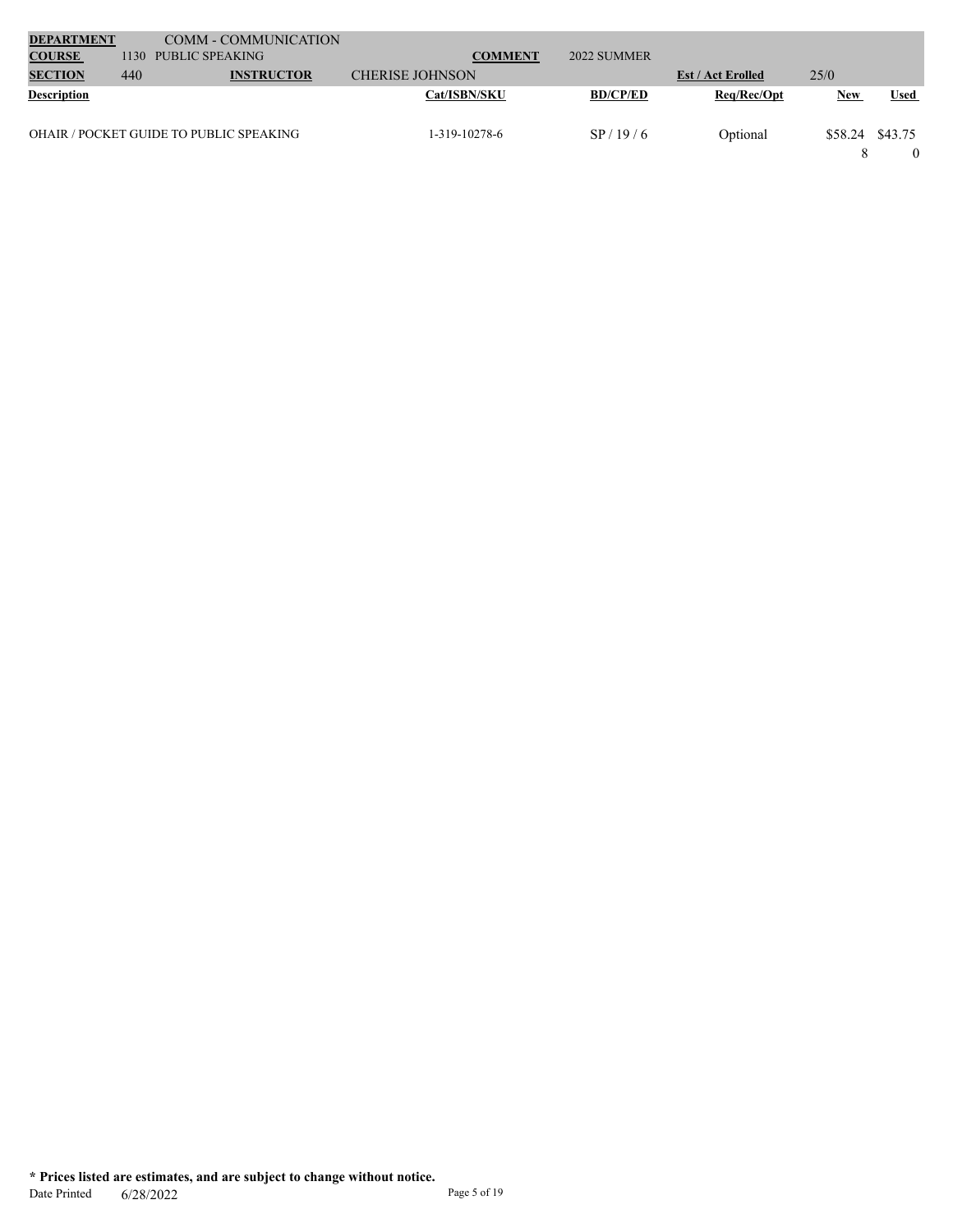| <b>DEPARTMENT</b>  |      | <b>ECON - ECONOMICS</b>               |                 |                 |                          |               |               |
|--------------------|------|---------------------------------------|-----------------|-----------------|--------------------------|---------------|---------------|
| <b>COURSE</b>      | 2110 | <b>MACROECONOMIC PRINCIPLES</b>       | <b>COMMENT</b>  | 2022 SUMMER     |                          |               |               |
| <b>SECTION</b>     | 440  | <b>INSTRUCTOR</b>                     | NICHOLAS BERGAN |                 | <b>Est / Act Erolled</b> | 30/0          |               |
| <b>Description</b> |      |                                       | Cat/ISBN/SKU    | <b>BD/CP/ED</b> | Req/Rec/Opt              | <b>New</b>    | <b>Used</b>   |
|                    |      | <b>SCHILLER / MACRO ECONOMY TODAY</b> | 1-259-29182-0   | PA/16/14        | Required                 | \$185.50<br>0 | \$87.75<br>9  |
| <b>DEPARTMENT</b>  |      | <b>ECON - ECONOMICS</b>               |                 |                 |                          |               |               |
| <b>COURSE</b>      | 2120 | <b>MICROECONOMIC PRINCIPLES</b>       | <b>COMMENT</b>  | 2022 SUMMER     |                          |               |               |
| <b>SECTION</b>     | 440  | <b>INSTRUCTOR</b>                     | NICHOLAS BERGAN |                 | <b>Est / Act Erolled</b> | 30/0          |               |
| <b>Description</b> |      |                                       | Cat/ISBN/SKU    | <b>BD/CP/ED</b> | Req/Rec/Opt              | New           | <b>Used</b>   |
|                    |      | <b>SCHILLER / MICRO ECONOMY TODAY</b> | 1-259-29181-2   | PA/16/14        | Required                 | \$174.00<br>0 | \$87.75<br>10 |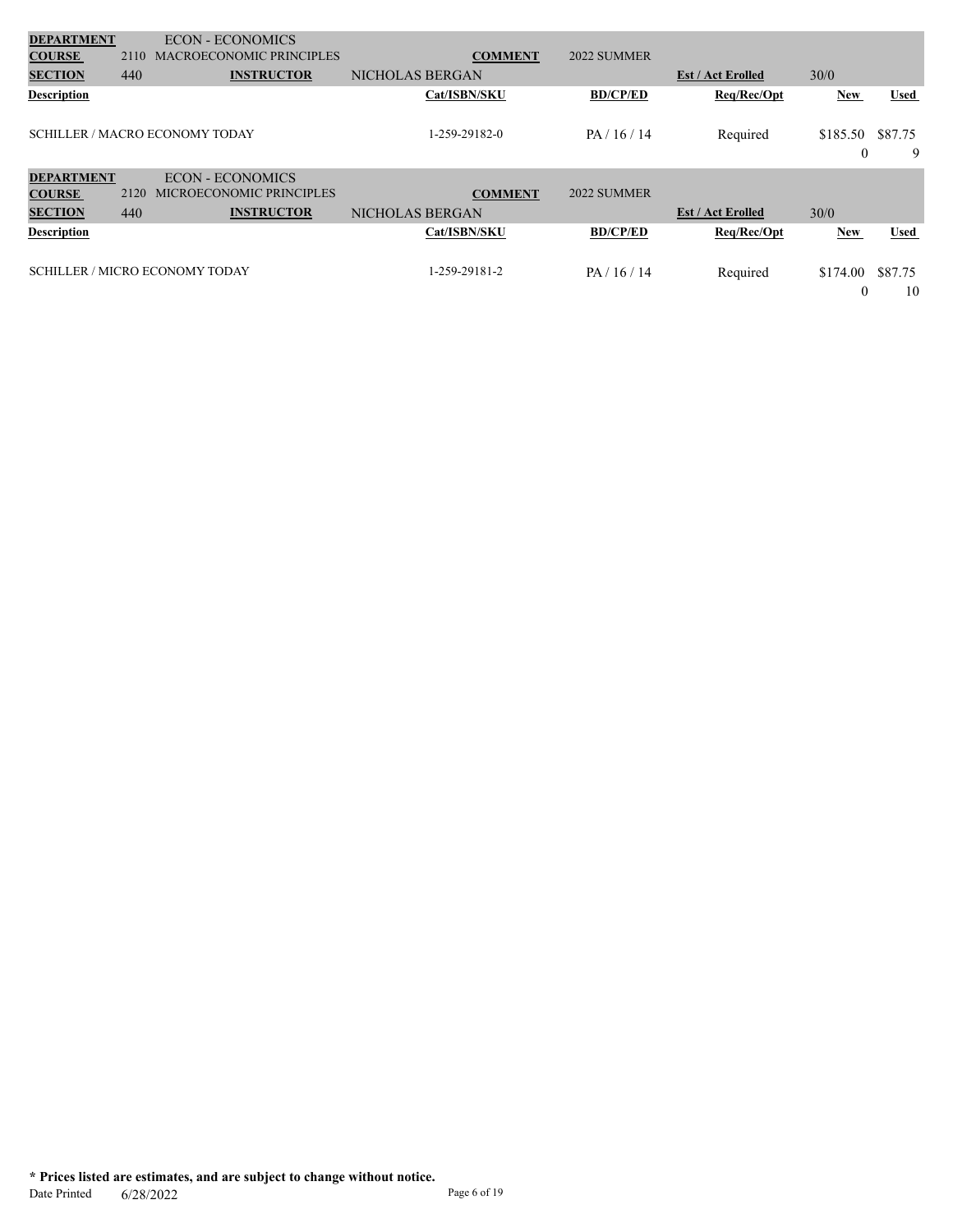| <b>DEPARTMENT</b><br><b>COURSE</b> | 310 | <b>EDPY - EDUCATIONAL PSYCHOLOGY</b><br>LEARNING AND THE CLASSROOM |                      | <b>COMMENT</b> | 2022 SUMMER     |                          |         |             |
|------------------------------------|-----|--------------------------------------------------------------------|----------------------|----------------|-----------------|--------------------------|---------|-------------|
| <b>SECTION</b>                     | 001 | <b>INSTRUCTOR</b>                                                  | <b>CAROL HUSHMAN</b> |                |                 | <b>Est / Act Erolled</b> | 5/0     |             |
| <b>COMMENT</b>                     |     | UPPER DIVISION COURSE                                              |                      |                |                 |                          |         |             |
| <b>Description</b>                 |     |                                                                    | Cat/ISBN/SKU         |                | <b>BD/CP/ED</b> | Req/Rec/Opt              | New     | <b>Used</b> |
|                                    |     |                                                                    |                      |                |                 |                          |         |             |
|                                    |     | ORMROD / EDUCATIONAL PSYCHOLOGY (W/OUT                             | $0-13-520647-2$      |                | HB/19/10        | Required                 | \$93.32 | \$70.00     |
| <b>ACCESS CARD</b>                 |     |                                                                    |                      |                |                 |                          |         |             |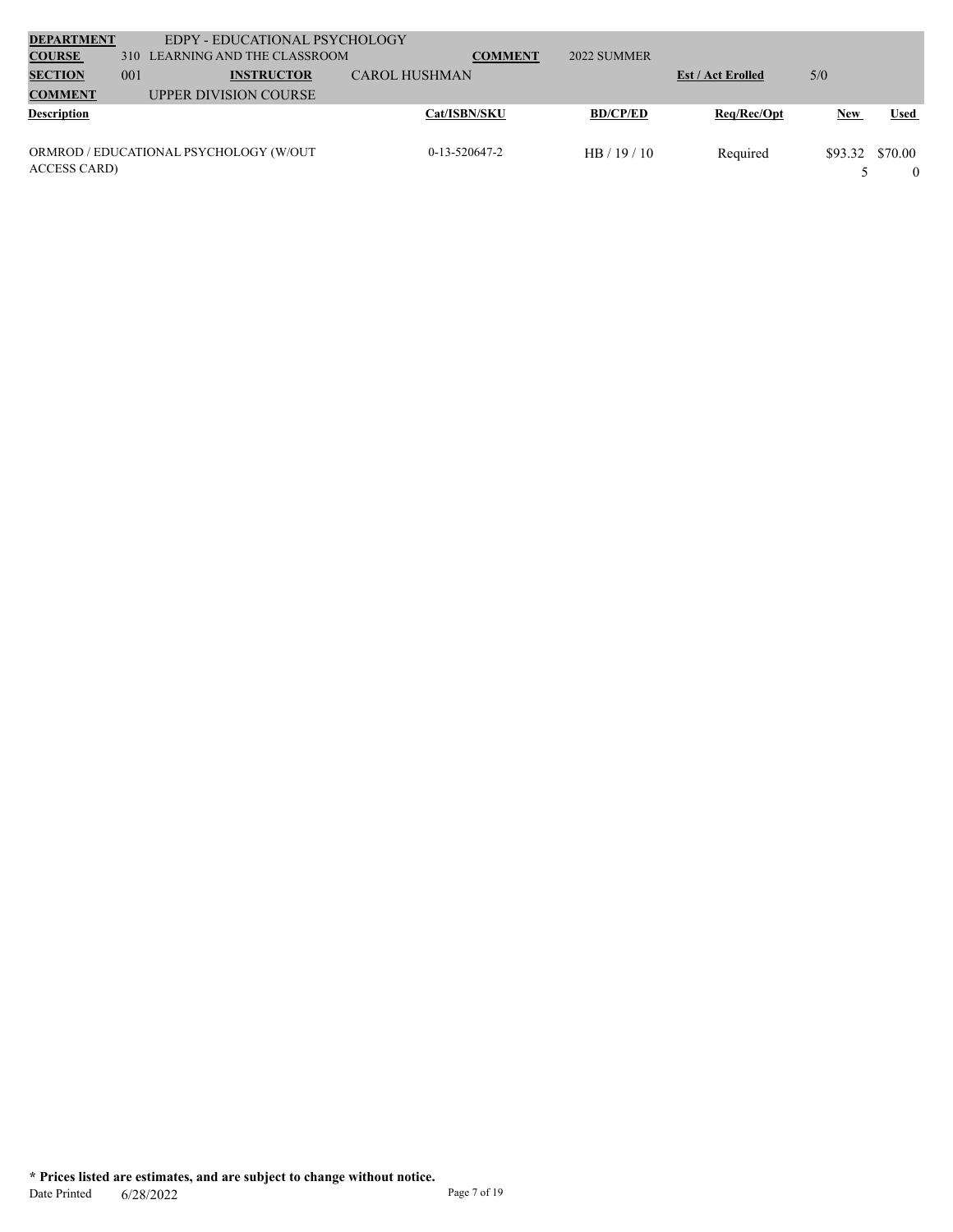| <b>DEPARTMENT</b>          | <b>ENGL - ENGLISH</b>                                  |                                    |                       |                 |                          |               |                           |
|----------------------------|--------------------------------------------------------|------------------------------------|-----------------------|-----------------|--------------------------|---------------|---------------------------|
| <b>COURSE</b>              | 100                                                    | <b>COLLEGE READING AND WRITING</b> | <b>COMMENT</b>        | 2022 SUMMER     |                          |               |                           |
| <b>SECTION</b>             | 440                                                    | <b>INSTRUCTOR</b>                  | DR. ARETHA MATT       |                 | <b>Est / Act Erolled</b> | 20/0          |                           |
| <b>Description</b>         |                                                        |                                    | Cat/ISBN/SKU          | <b>BD/CP/ED</b> | Req/Rec/Opt              | <b>New</b>    | <b>Used</b>               |
|                            | <b>BIGHORSE / BIGHORSE THE WARRRIOR</b>                |                                    | $0 - 8165 - 1444 - 5$ | NO/             | Required                 | \$15.95<br>17 | \$12.00<br>$\overline{0}$ |
| MCWHORTER / REFLECTIONS    |                                                        |                                    | 0-312-48688-X         | PA/13/          | Required                 | \$48.00       | \$36.00                   |
|                            |                                                        |                                    |                       |                 |                          | $\theta$      | 15                        |
|                            | QOYAWAYMA / NO TURNING BACK                            |                                    | 0-8263-0439-7         | PA/92/          | Required                 | \$26.65       | \$20.00                   |
|                            |                                                        |                                    |                       |                 |                          |               | 7                         |
| <b>DEPARTMENT</b>          | <b>ENGL - ENGLISH</b>                                  |                                    |                       |                 |                          |               |                           |
| <b>COURSE</b>              | <b>COMPOSITION I</b><br>1110                           |                                    | <b>COMMENT</b>        | 2022 SUMMER     |                          |               |                           |
| <b>SECTION</b>             | 440                                                    | <b>INSTRUCTOR</b>                  | DR. YI-WEN HUANG      |                 | <b>Est / Act Erolled</b> | 20/0          |                           |
| <b>Description</b>         |                                                        |                                    | Cat/ISBN/SKU          | <b>BD/CP/ED</b> | Req/Rec/Opt              | <b>New</b>    | <b>Used</b>               |
|                            |                                                        |                                    |                       |                 |                          |               |                           |
|                            | JOHNSON-SHEEHAN / UPDATED-WRITING TODAY                |                                    | 0-13-458641-7         | NO/16/3         | Required                 | \$106.00      | \$79.50                   |
| W/2016 MLA EDITION         |                                                        |                                    |                       |                 |                          | $\theta$      | 34                        |
|                            |                                                        |                                    |                       |                 |                          |               |                           |
| <b>DEPARTMENT</b>          |                                                        |                                    |                       |                 |                          |               |                           |
| <b>COURSE</b>              | <b>ENGL - ENGLISH</b><br>1120<br><b>COMPOSITION II</b> |                                    | <b>COMMENT</b>        | 2022 SUMMER     |                          |               |                           |
| <b>SECTION</b>             | 440                                                    | <b>INSTRUCTOR</b>                  | DR. CARMELA LANZA     |                 | <b>Est / Act Erolled</b> | 20/0          |                           |
| <b>Description</b>         |                                                        |                                    | Cat/ISBN/SKU          | <b>BD/CP/ED</b> | Req/Rec/Opt              | New           | <b>Used</b>               |
|                            |                                                        |                                    |                       |                 |                          |               |                           |
| <b>ROOT / FOURTH GENRE</b> |                                                        |                                    | $0 - 205 - 17277 - 6$ | PA/12/6         | Required                 | \$119.99      | \$90.00                   |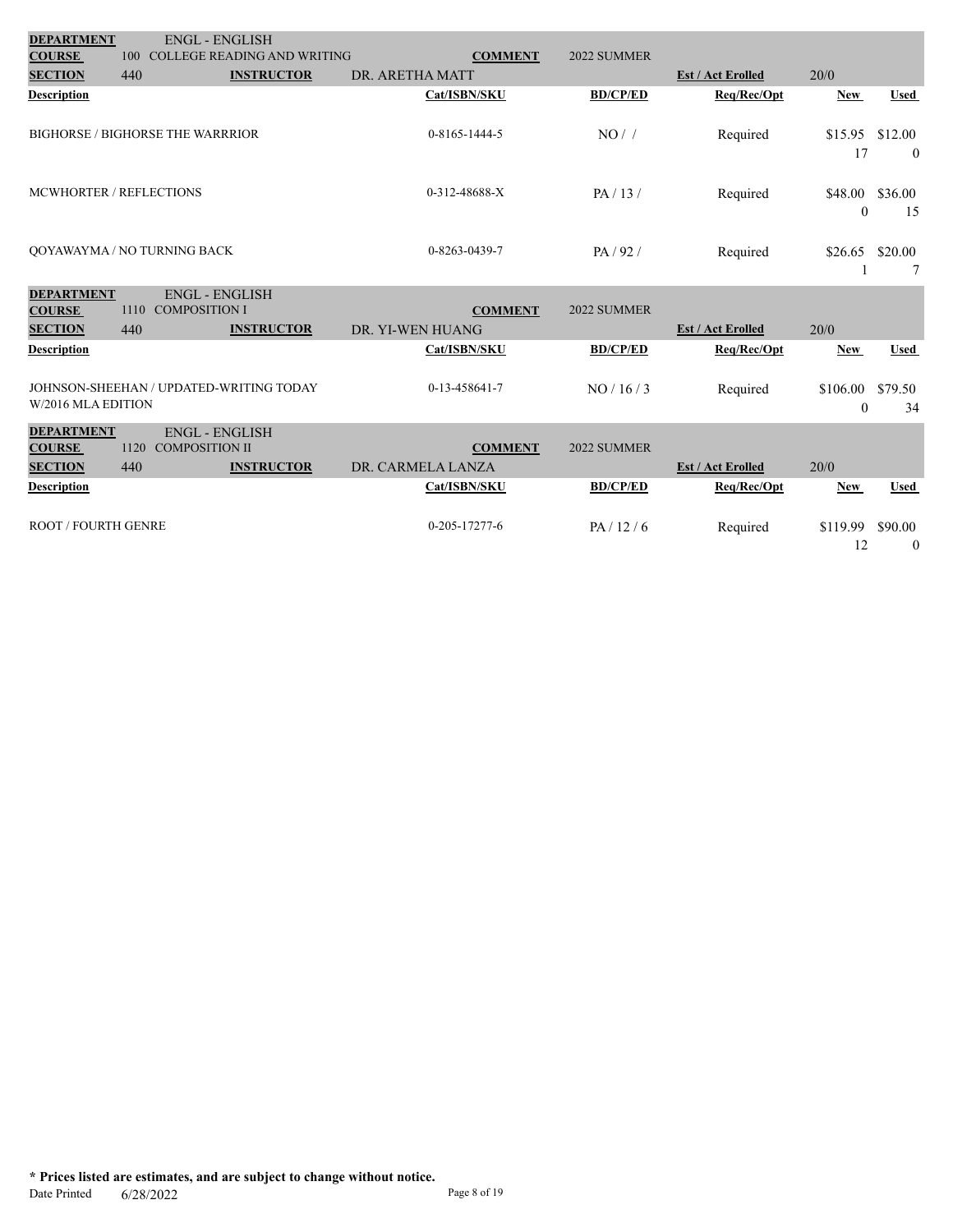| <b>DEPARTMENT</b>  |      | <b>GEOG - GEOGRAPHY</b>              |                      |                 |                          |                          |             |
|--------------------|------|--------------------------------------|----------------------|-----------------|--------------------------|--------------------------|-------------|
| <b>COURSE</b>      | 1165 | PEOPLE & PLACE                       | <b>COMMENT</b>       | 2022 SUMMER     |                          |                          |             |
| <b>SECTION</b>     | 440  | <b>INSTRUCTOR</b>                    | DR. Christopher Dyer |                 | <b>Est / Act Erolled</b> | 30/0                     |             |
| <b>Description</b> |      |                                      | <b>Cat/ISBN/SKU</b>  | <b>BD/CP/ED</b> | Req/Rec/Opt              | <b>New</b>               | <b>Used</b> |
|                    |      | PULSIPHER / WORLD REGIONAL GEOGRAPHY | 1-319-04804-8        | PA/18/7         | Required                 | \$189.84 \$100.96        |             |
|                    |      |                                      |                      |                 |                          | $\overline{\phantom{0}}$ | 16          |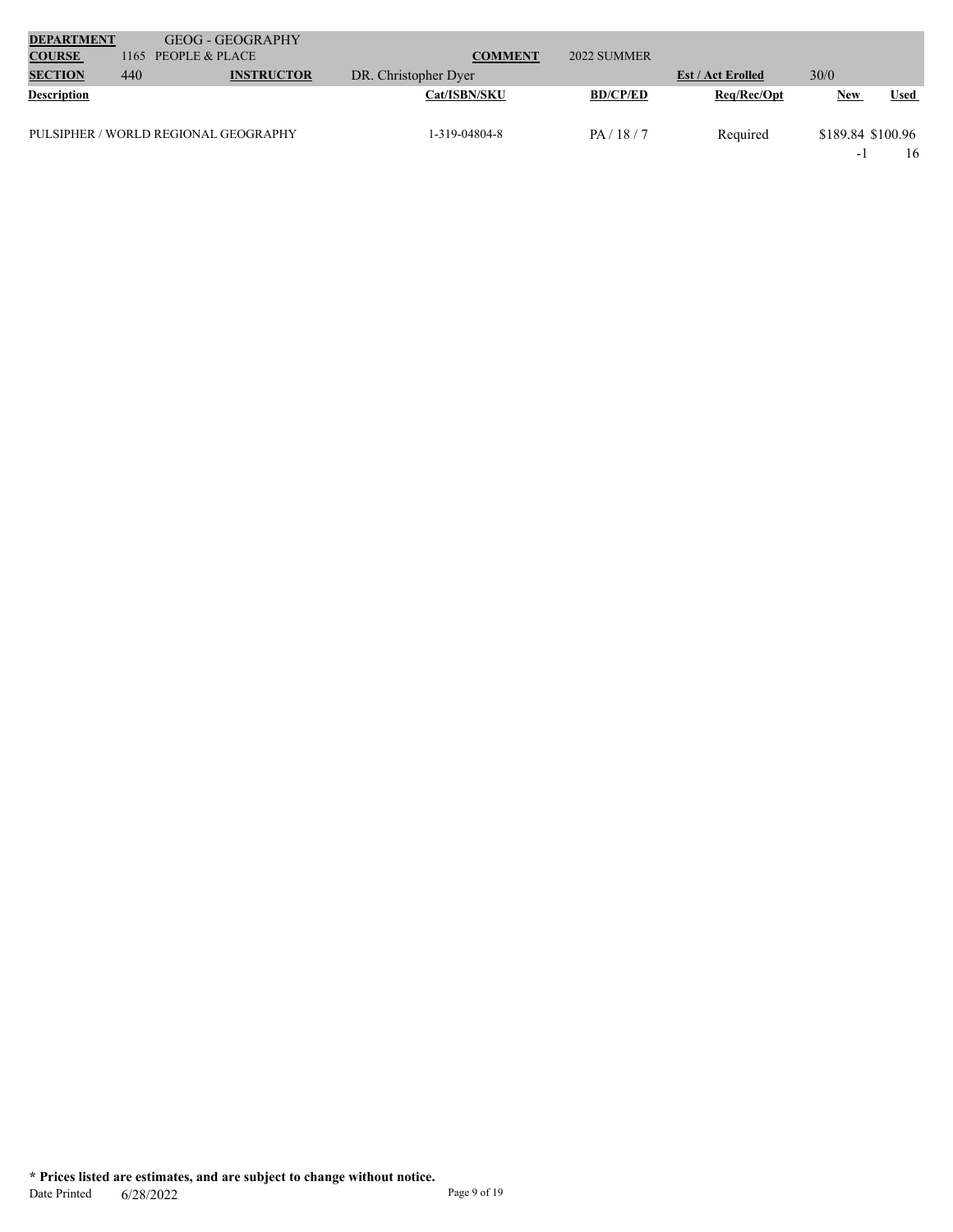| <b>DEPARTMENT</b>  |     | HCHS - HEALTH CAREERS HEALTH SERVICES |                           |                |                 |                          |          |          |
|--------------------|-----|---------------------------------------|---------------------------|----------------|-----------------|--------------------------|----------|----------|
| <b>COURSE</b>      | 111 | <b>MEDICAL TERMINOLOGY</b>            |                           | <b>COMMENT</b> | 2022 SUMMER     |                          |          |          |
| <b>SECTION</b>     | 440 | <b>INSTRUCTOR</b>                     | <b>GAYLE WOODCOCK</b>     |                |                 | <b>Est / Act Erolled</b> | 20/0     |          |
| <b>Description</b> |     |                                       | Cat/ISBN/SKU              |                | <b>BD/CP/ED</b> | Req/Rec/Opt              | New      | Used     |
|                    |     |                                       |                           |                |                 |                          |          |          |
|                    |     | CENGAGE / 12 MTHS CENGAGE UNLIMITED   | 978-0-357-70004-4         |                | NB/             | Required                 | \$179.99 | \$0.00   |
| <b>ACCESS CARD</b> |     |                                       |                           |                |                 |                          | 29       | $\theta$ |
| <b>DEPARTMENT</b>  |     | HCHS - HEALTH CAREERS HEALTH SERVICES |                           |                |                 |                          |          |          |
| <b>COURSE</b>      | 123 | <b>HUMAN GROWTH &amp; DEVELOPMENT</b> |                           | <b>COMMENT</b> | 2022 SUMMER     |                          |          |          |
| <b>SECTION</b>     | 440 | <b>INSTRUCTOR</b>                     | <b>SHAWNADINE BECENTI</b> |                |                 | <b>Est / Act Erolled</b> | 20/0     |          |
| <b>Description</b> |     |                                       | Cat/ISBN/SKU              |                | <b>BD/CP/ED</b> | Req/Rec/Opt              | New      | Used     |
|                    |     |                                       |                           |                |                 |                          |          |          |
|                    |     | POLAN / JOURNEY ACROSS THE LIFE SPAN  | 0-8036-7487-2             |                | PA/19/6         | Required                 | \$49.95  | \$37.50  |
|                    |     |                                       |                           |                |                 |                          | 4        |          |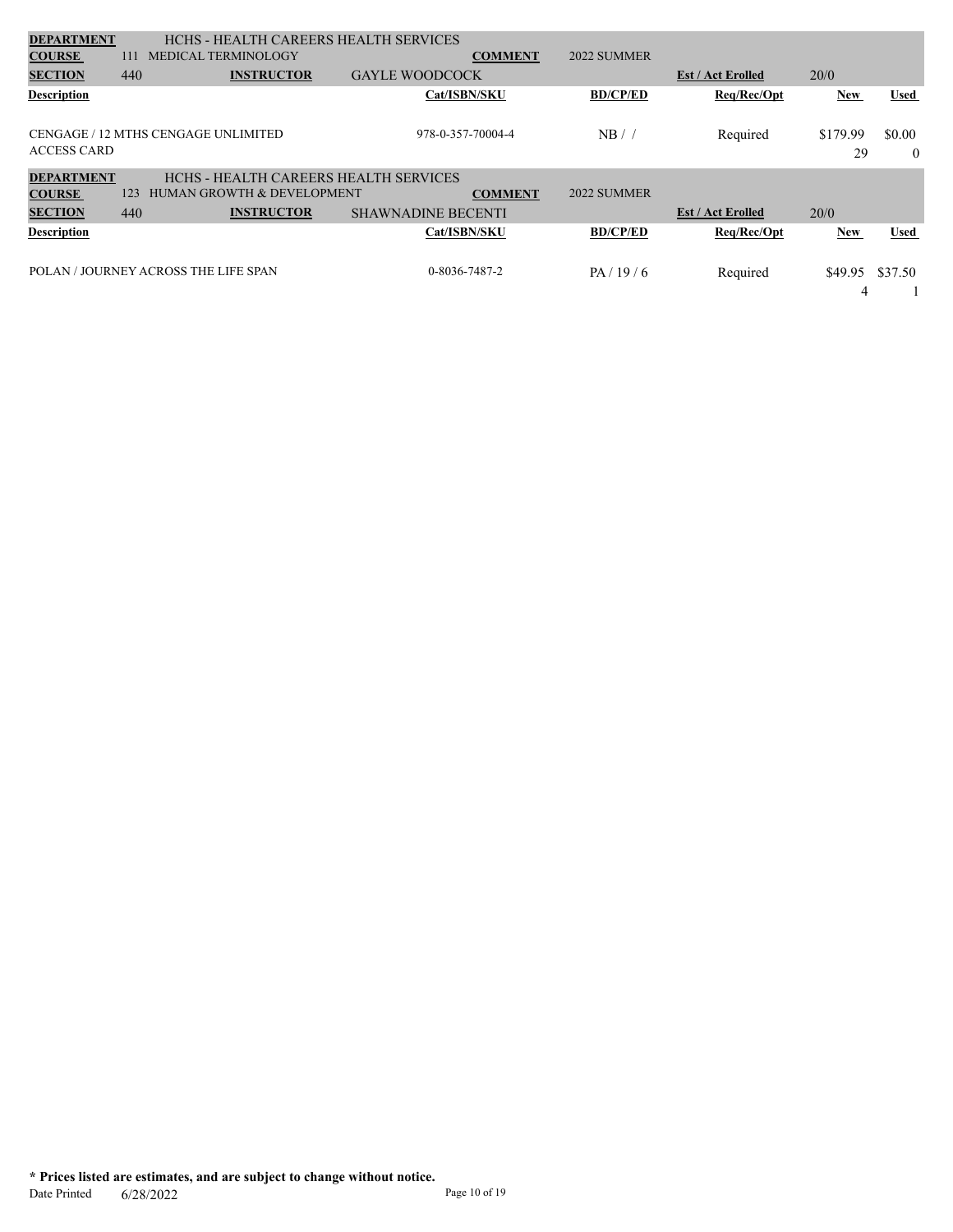| <b>DEPARTMENT</b>  |     | HCHT - HEALTH CAREERS HEALTH TECHNOLOGY |                                                                          |                 |                          |          |             |
|--------------------|-----|-----------------------------------------|--------------------------------------------------------------------------|-----------------|--------------------------|----------|-------------|
| <b>COURSE</b>      | 219 | ADVANCED IP CODING                      | <b>COMMENT</b>                                                           | 2022 SUMMER     |                          |          |             |
| <b>SECTION</b>     | 440 | <b>INSTRUCTOR</b>                       | ROSEANNA MCGINN                                                          |                 | <b>Est / Act Erolled</b> | 15/0     |             |
| <b>COMMENT</b>     |     |                                         | ONCE ACCESS CODE HAS BEEN REVEALED, IT'S NON-RETURNABLE. NO 14 DAY TRAIL |                 |                          |          |             |
| <b>Description</b> |     |                                         | <b>Cat/ISBN/SKU</b>                                                      | <b>BD/CP/ED</b> | Reg/Rec/Opt              | New      | <b>Used</b> |
|                    |     |                                         |                                                                          |                 |                          |          |             |
|                    |     | CENGAGE / 12 MTHS CENGAGE UNLIMITED     | 978-0-357-70004-4                                                        | NB/             | Required                 | \$179.99 | \$0.00      |
| <b>ACCESS CARD</b> |     |                                         |                                                                          |                 |                          | 29       |             |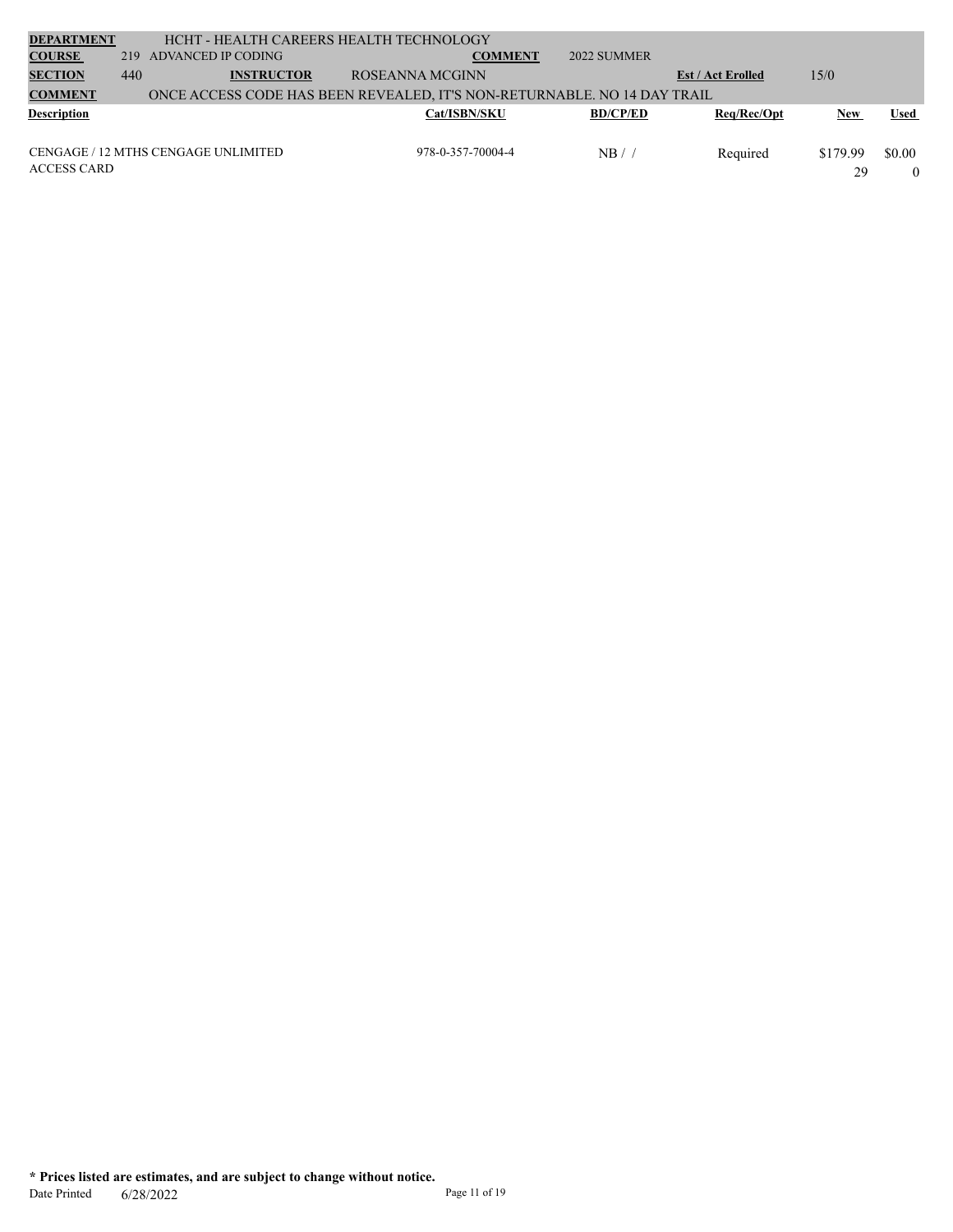| <b>DEPARTMENT</b>     |     | HLED - HEALTH EDUCATION                 |                      |                 |                          |            |             |
|-----------------------|-----|-----------------------------------------|----------------------|-----------------|--------------------------|------------|-------------|
| <b>COURSE</b>         |     | 2996 $T:CPR$ AHA BLS                    | <b>COMMENT</b>       | 2022 SUMMER     |                          |            |             |
| <b>SECTION</b>        | 497 | <b>INSTRUCTOR</b>                       | <b>JACOB LACROIX</b> |                 | <b>Est / Act Erolled</b> | 8/0        |             |
| <b>Description</b>    |     |                                         | <b>Cat/ISBN/SKU</b>  | <b>BD/CP/ED</b> | Req/Rec/Opt              | <b>New</b> | <b>Used</b> |
|                       |     |                                         |                      |                 |                          |            |             |
|                       |     | AMER HEART ASS / BLS BASIC LIFE SUPPORT | 1-61669-768-7        | PA/20/          | Required                 | \$24.93    | \$18.75     |
| PROVIDER MANUAL (4TH) |     |                                         |                      |                 |                          | 50         |             |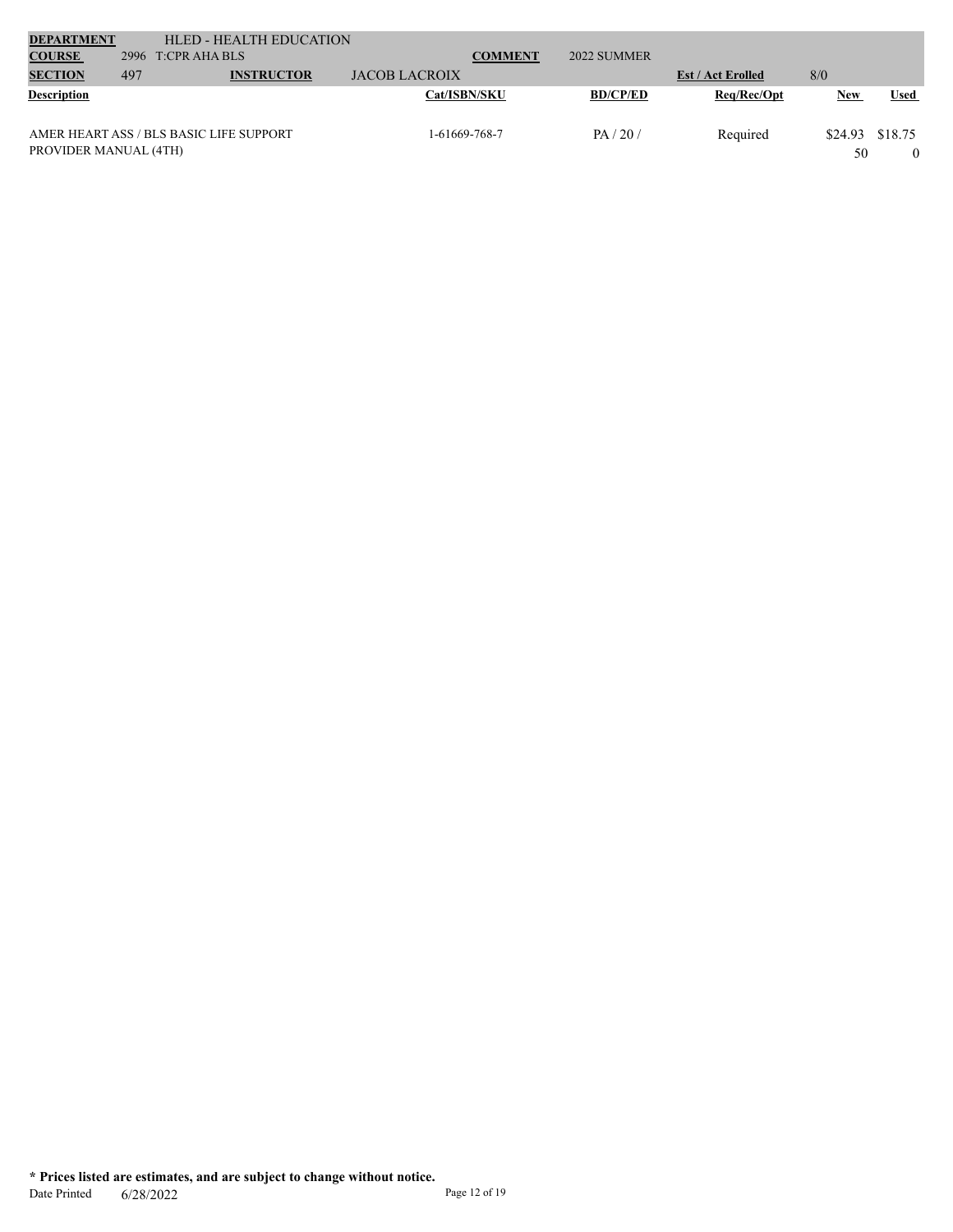| <b>DEPARTMENT</b>  |     | IT - INFORMATION TECHNOLOGY              |                     |                 |                          |                   |             |
|--------------------|-----|------------------------------------------|---------------------|-----------------|--------------------------|-------------------|-------------|
| <b>COURSE</b>      | 101 | COMPUTER FUNDAMENTALS                    | <b>COMMENT</b>      | 2022 SUMMER     |                          |                   |             |
| <b>SECTION</b>     | 440 | <b>INSTRUCTOR</b>                        | ELVIRA MARTIN       |                 | <b>Est / Act Erolled</b> | 25/0              |             |
| <b>Description</b> |     |                                          | <b>Cat/ISBN/SKU</b> | <b>BD/CP/ED</b> | Req/Rec/Opt              | New               | <b>Used</b> |
|                    |     | CIAMPA / TECHNOLOGY FOR SUCCESS & SHELLY | 0-357-02638-1       | NO/19/1         | Required                 | \$180.00 \$135.00 |             |
| CASHMAN            |     |                                          |                     |                 |                          |                   |             |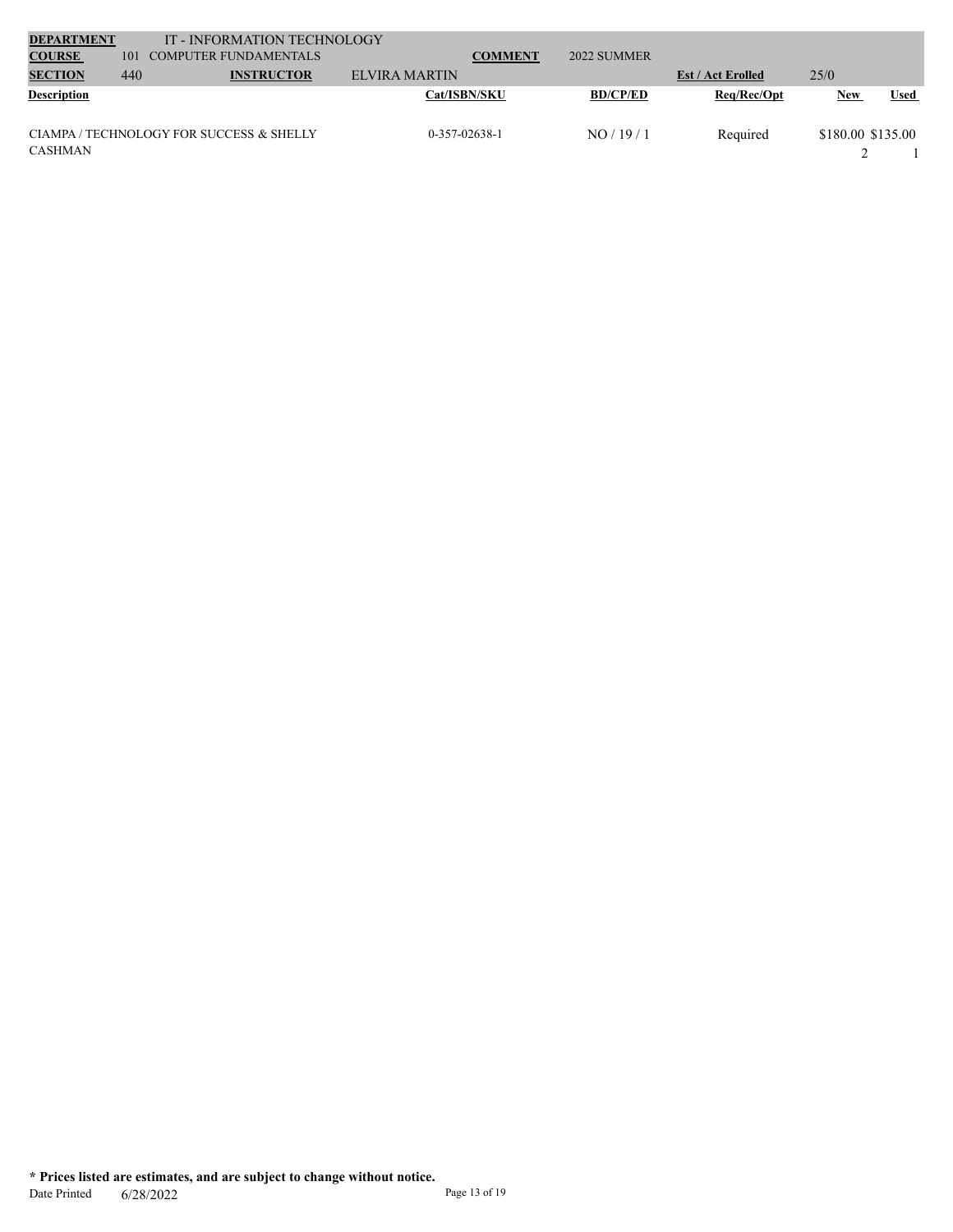| <b>DEPARTMENT</b>                                        |      | <b>MATH - MATHEMATICS</b>                                                       |                   |                       |                   |                 |                                         |               |                             |
|----------------------------------------------------------|------|---------------------------------------------------------------------------------|-------------------|-----------------------|-------------------|-----------------|-----------------------------------------|---------------|-----------------------------|
| <b>COURSE</b><br><b>SECTION</b>                          | 440  | 100 INTRO ALGEBRA                                                               | <b>INSTRUCTOR</b> | DR. JOHN BURKE        | <b>COMMENT</b>    | 2022 SUMMER     | <b>Est / Act Erolled</b>                | 25/0          |                             |
| Description                                              |      |                                                                                 |                   |                       | Cat/ISBN/SKU      | <b>BD/CP/ED</b> | Req/Rec/Opt                             | <b>New</b>    | Used                        |
|                                                          |      |                                                                                 |                   |                       |                   |                 |                                         |               |                             |
|                                                          |      | TOBEY / MYMATHLAB INTERMEDIATE ALGEBRA                                          |                   |                       | 978-0-13-590994-2 | NO/17/8         | Required                                | \$93.32<br>28 | \$70.00<br>$\mathbf{0}$     |
| <b>DEPARTMENT</b>                                        |      |                                                                                 |                   |                       |                   |                 |                                         |               |                             |
| <b>COURSE</b>                                            |      | <b>MATH - MATHEMATICS</b><br>1118 MATH ELEM-MID SCH TEACHERS I                  |                   |                       | <b>COMMENT</b>    | 2022 SUMMER     |                                         |               |                             |
| <b>SECTION</b>                                           | 440  |                                                                                 | <b>INSTRUCTOR</b> | <b>THOMAS KAUS</b>    |                   |                 | <b>Est / Act Erolled</b>                | 25/0          |                             |
| Description                                              |      |                                                                                 |                   |                       | Cat/ISBN/SKU      | <b>BD/CP/ED</b> | Req/Rec/Opt                             | <b>New</b>    | Used                        |
| <b>TEACHERS</b>                                          |      | BILLSTEIN / MYMATHLAB A PROBLEM SOLVING<br>APPROACH TO MATHEMATICS FOR ELEM SCH |                   |                       | 978-0-13-590975-1 | NO / 20 / 13    | Required                                | \$93.32<br>20 | \$70.00<br>$\mathbf{0}$     |
| <b>DEPARTMENT</b>                                        |      | <b>MATH - MATHEMATICS</b>                                                       |                   |                       |                   |                 |                                         |               |                             |
| <b>COURSE</b>                                            |      | 1215 INTERMEDIATE ALGEBRA                                                       |                   |                       | <b>COMMENT</b>    | 2022 SUMMER     |                                         |               |                             |
| <b>SECTION</b><br>Description                            | 440  |                                                                                 | <b>INSTRUCTOR</b> | DR. JOHN BURKE        | Cat/ISBN/SKU      | <b>BD/CP/ED</b> | <b>Est / Act Erolled</b><br>Req/Rec/Opt | 25/0          |                             |
|                                                          |      |                                                                                 |                   |                       |                   |                 |                                         | <b>New</b>    | Used                        |
|                                                          |      | TOBEY / MYMATHLAB INTERMEDIATE ALGEBRA                                          |                   |                       | 978-0-13-590994-2 | NO/17/8         | Required                                | \$93.32<br>28 | \$70.00<br>$\boldsymbol{0}$ |
| <b>DEPARTMENT</b>                                        |      | <b>MATH - MATHEMATICS</b>                                                       |                   |                       |                   |                 |                                         |               |                             |
| <b>COURSE</b>                                            | 1220 | <b>COLLEGE ALGEBRA</b>                                                          |                   |                       | <b>COMMENT</b>    | 2022 SUMMER     |                                         |               |                             |
| <b>SECTION</b>                                           | 440  |                                                                                 | <b>INSTRUCTOR</b> | <b>THOMAS KAUS</b>    |                   |                 | <b>Est / Act Erolled</b>                | 25/0          |                             |
| Description                                              |      |                                                                                 |                   |                       | Cat/ISBN/SKU      | <b>BD/CP/ED</b> | Req/Rec/Opt                             | <b>New</b>    | Used                        |
|                                                          |      | HARSHBARGER / MYMATHLAB COLLEGE<br>ALGEBRA IN CONTEXT W/APPLICATION             |                   |                       | 978-0-13-575761-1 | NO/21/6         | Required                                | \$87.50<br>28 | \$65.75<br>$\mathbf{0}$     |
| <b>DEPARTMENT</b>                                        |      | <b>MATH - MATHEMATICS</b>                                                       |                   |                       |                   |                 |                                         |               |                             |
| <b>COURSE</b><br><b>SECTION</b>                          | 440  | 1240 PRE-CALCULUS                                                               | <b>INSTRUCTOR</b> | <b>SANGAM PANGENI</b> | <b>COMMENT</b>    | 2022 SUMMER     | <b>Est / Act Erolled</b>                | 25/0          |                             |
| Description                                              |      |                                                                                 |                   |                       | Cat/ISBN/SKU      | <b>BD/CP/ED</b> | Req/Rec/Opt                             | <b>New</b>    | <b>Used</b>                 |
|                                                          |      |                                                                                 |                   |                       |                   |                 |                                         |               |                             |
| <b>APPROACH</b>                                          |      | HORNSBY / MYMATHLAB A GRAPHICAL                                                 |                   |                       | 0-13-590254-1     | NO/19/7         | Required                                | \$93.32<br>17 | \$70.00<br>$\bf{0}$         |
| <b>DEPARTMENT</b>                                        |      | <b>MATH - MATHEMATICS</b>                                                       |                   |                       |                   |                 |                                         |               |                             |
| <b>COURSE</b>                                            |      | 1350 INTRO STATISTICS                                                           |                   |                       | <b>COMMENT</b>    | 2022 SUMMER     |                                         |               |                             |
| <b>SECTION</b>                                           | 440  |                                                                                 | <b>INSTRUCTOR</b> | <b>THOMAS KAUS</b>    |                   |                 | <b>Est / Act Erolled</b>                | 25/0          |                             |
| Description                                              |      |                                                                                 |                   |                       | Cat/ISBN/SKU      | <b>BD/CP/ED</b> | Req/Rec/Opt                             | New           | <b>Used</b>                 |
| STATISTICS 18 WKS                                        |      | TRIOLA / MYLAB STATISICS FOR ELEMENTARY                                         |                   |                       | 978-0-13-680310-2 | DC / 22 / 14    | Required                                | \$99.99<br>62 | \$75.00<br>$\overline{0}$   |
| <b>DEPARTMENT</b>                                        |      | <b>MATH - MATHEMATICS</b>                                                       |                   |                       |                   |                 |                                         |               |                             |
| <b>COURSE</b>                                            |      | 1430 APPLICATIONS OF CALCULUS I                                                 |                   |                       | <b>COMMENT</b>    | 2022 SUMMER     |                                         |               |                             |
| <b>SECTION</b>                                           | 440  |                                                                                 | <b>INSTRUCTOR</b> | <b>SANGAM PANGENI</b> |                   |                 | <b>Est / Act Erolled</b>                | 25/0          |                             |
| <b>Description</b>                                       |      |                                                                                 |                   |                       | Cat/ISBN/SKU      | <b>BD/CP/ED</b> | Req/Rec/Opt                             | New           | <b>Used</b>                 |
| LIAL / MYLAB MATH CALCULUS<br>W/APPLICATIONS ACCESS CODE |      |                                                                                 |                   |                       | 978-0-13-734249-5 | NO / 22 / 12    | Required                                | \$93.32<br>19 | \$0.00<br>$\bf{0}$          |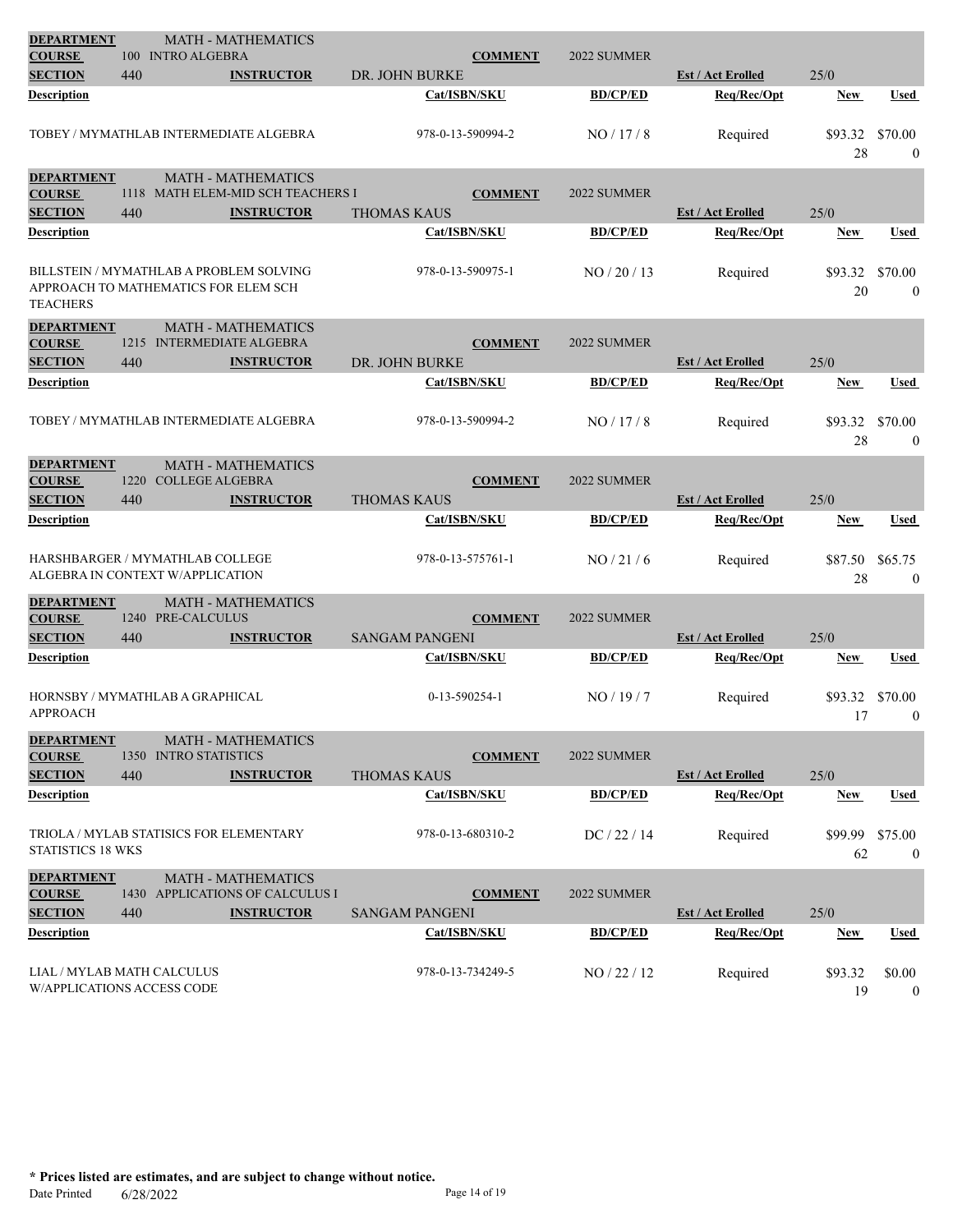| <b>DEPARTMENT</b>  |     | MUSC - MUSIC APPRECIATION                        |                      |                |                 |                          |      |             |
|--------------------|-----|--------------------------------------------------|----------------------|----------------|-----------------|--------------------------|------|-------------|
| <b>COURSE</b>      |     | 1130 MUSIC APPRECIATION WESTERN MUSIC            |                      | <b>COMMENT</b> | 2022 SUMMER     |                          |      |             |
| <b>SECTION</b>     | 440 | <b>INSTRUCTOR</b>                                | <b>MAKIKO KIMURA</b> |                |                 | <b>Est / Act Erolled</b> | 30/0 |             |
| <b>COMMENT</b>     |     | INSTRUCTOR WILL PROVIDE REQUIRED COURSE MATERIAL |                      |                |                 |                          |      |             |
| <b>Description</b> |     |                                                  | <b>Cat/ISBN/SKU</b>  |                | <b>BD/CP/ED</b> | Reg/Rec/Opt              | New  | <b>Used</b> |
|                    |     |                                                  |                      |                |                 |                          |      |             |
|                    |     |                                                  |                      |                |                 |                          |      | \$0.00      |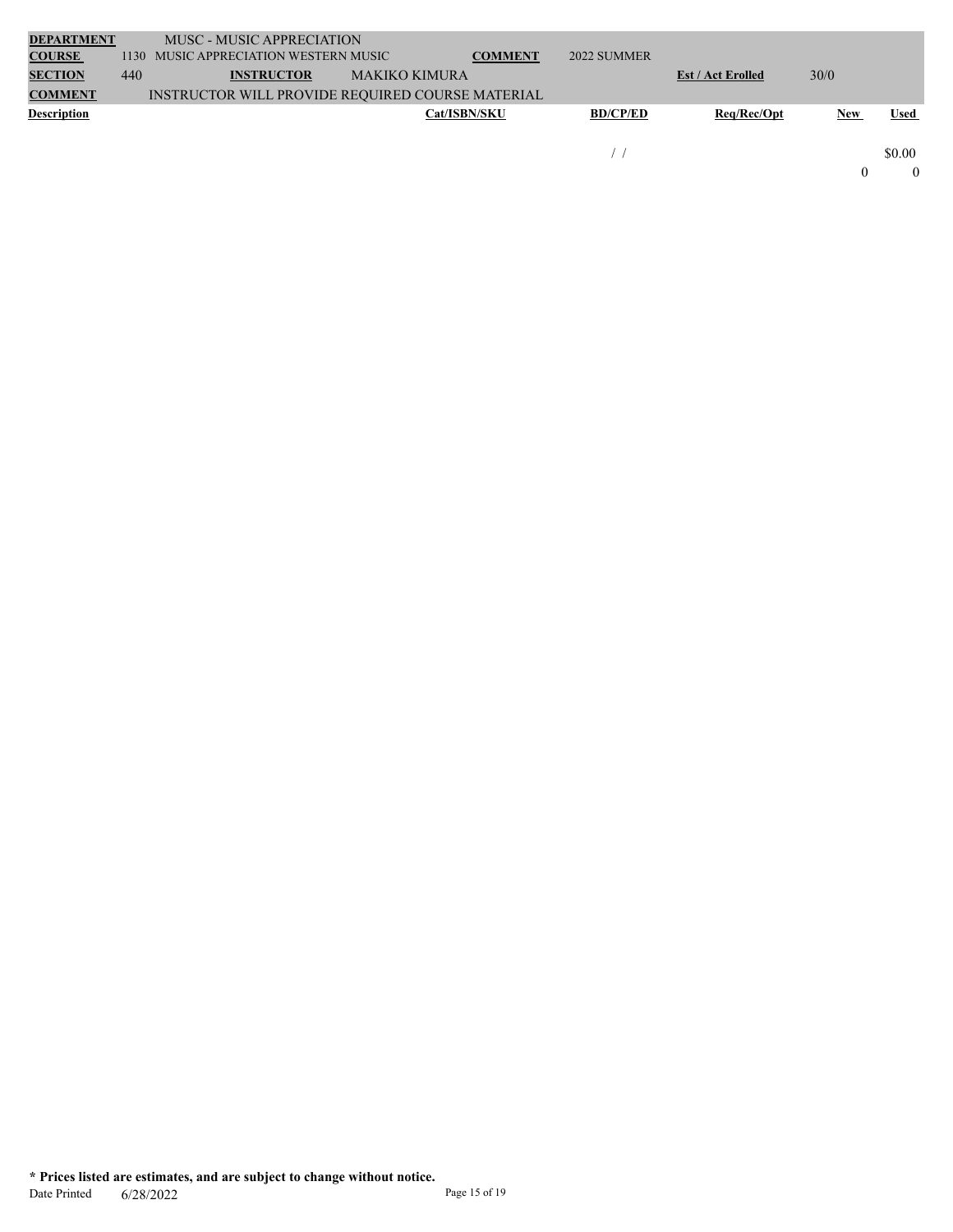| <b>DEPARTMENT</b>  |     | NATV - NATIVE AMERICAN STUDIES         |                      |                     |                 |                          |            |             |
|--------------------|-----|----------------------------------------|----------------------|---------------------|-----------------|--------------------------|------------|-------------|
| <b>COURSE</b>      |     | 1150 INTRO NATIVE AMERICAN STUDIES     |                      | <b>COMMENT</b>      | 2022 SUMMER     |                          |            |             |
| <b>SECTION</b>     | 400 | <b>INSTRUCTOR</b>                      | DR. CAROLENE WHITMAN |                     |                 | <b>Est / Act Erolled</b> | 30/0       |             |
| <b>Description</b> |     |                                        |                      | <b>Cat/ISBN/SKU</b> | <b>BD/CP/ED</b> | Req/Rec/Opt              | <b>New</b> | <b>Used</b> |
|                    |     | SUTTON / INTRO TO NATIVE NORTH AMERICA |                      | $0-367-54046-0$     | PA/21/6         | Required                 | \$107.33   | \$90.57     |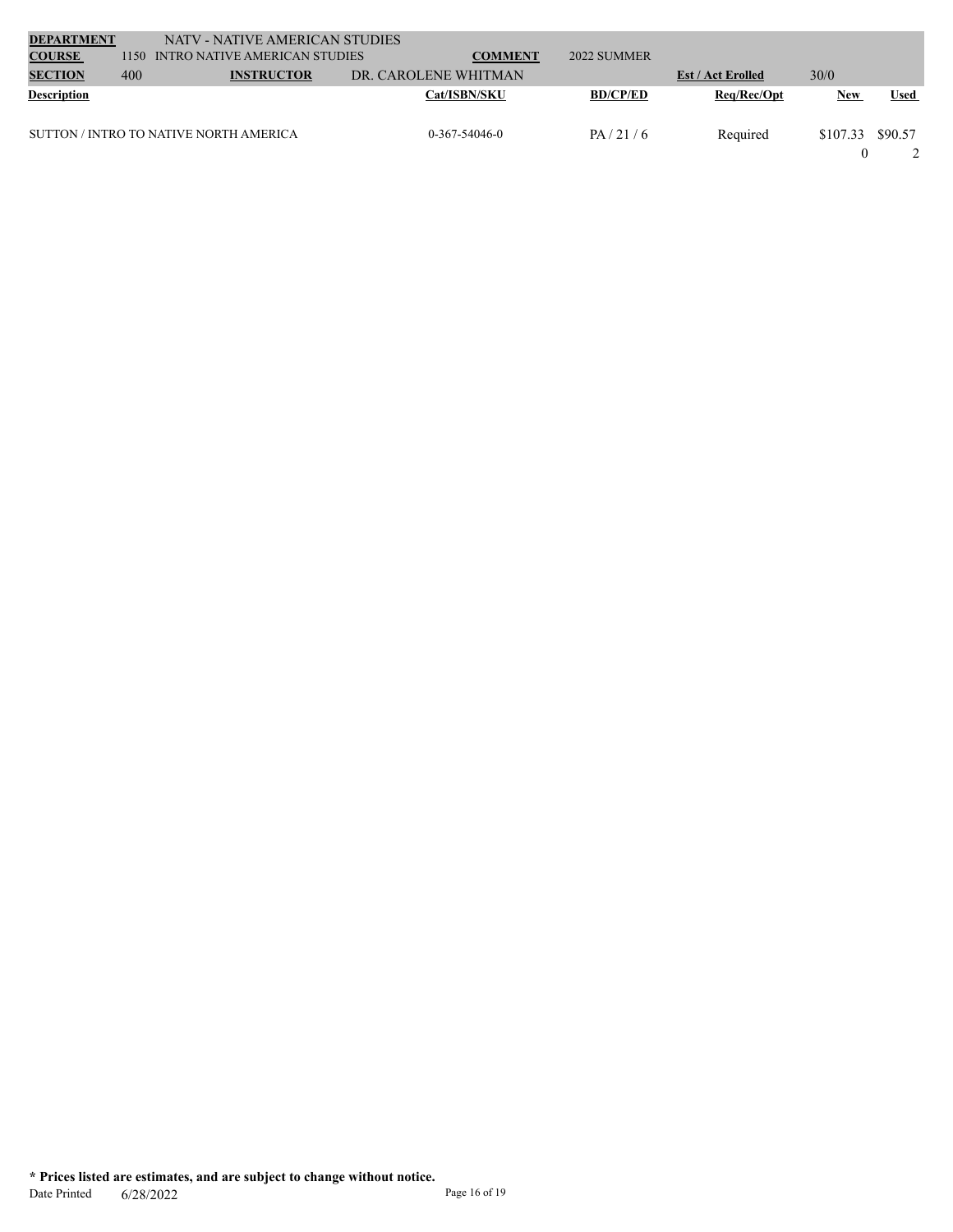| <b>DEPARTMENT</b><br><b>COURSE</b> | 1230 | NMNC - NURSING<br>NURSING PHARMACOLOGY | <b>COMMENT</b>                                                      | 2022 SUMMER     |                          |                     |             |
|------------------------------------|------|----------------------------------------|---------------------------------------------------------------------|-----------------|--------------------------|---------------------|-------------|
| <b>SECTION</b>                     | 440  | <b>INSTRUCTOR</b>                      | <b>SHAWNADINE BECENTI</b>                                           |                 | <b>Est / Act Erolled</b> | 20/0                |             |
| <b>COMMENT</b>                     |      |                                        | DO NOT PURCHASE IF YOU HAD ALREADY PURCHASED BUNDLED IN SPRING 2022 |                 |                          |                     |             |
| <b>Description</b>                 |      |                                        | <b>Cat/ISBN/SKU</b>                                                 | <b>BD/CP/ED</b> | Req/Rec/Opt              | <b>New</b>          | <b>Used</b> |
|                                    |      | ELSEVIER / 2022 SPRING TERM UNM GALLUP | 978-0-323-94154-9                                                   | NO / 21 / 22    | Required                 | \$1,447.43 1,085.75 |             |
| <b>BUNDLE</b>                      |      |                                        |                                                                     |                 |                          | Q                   |             |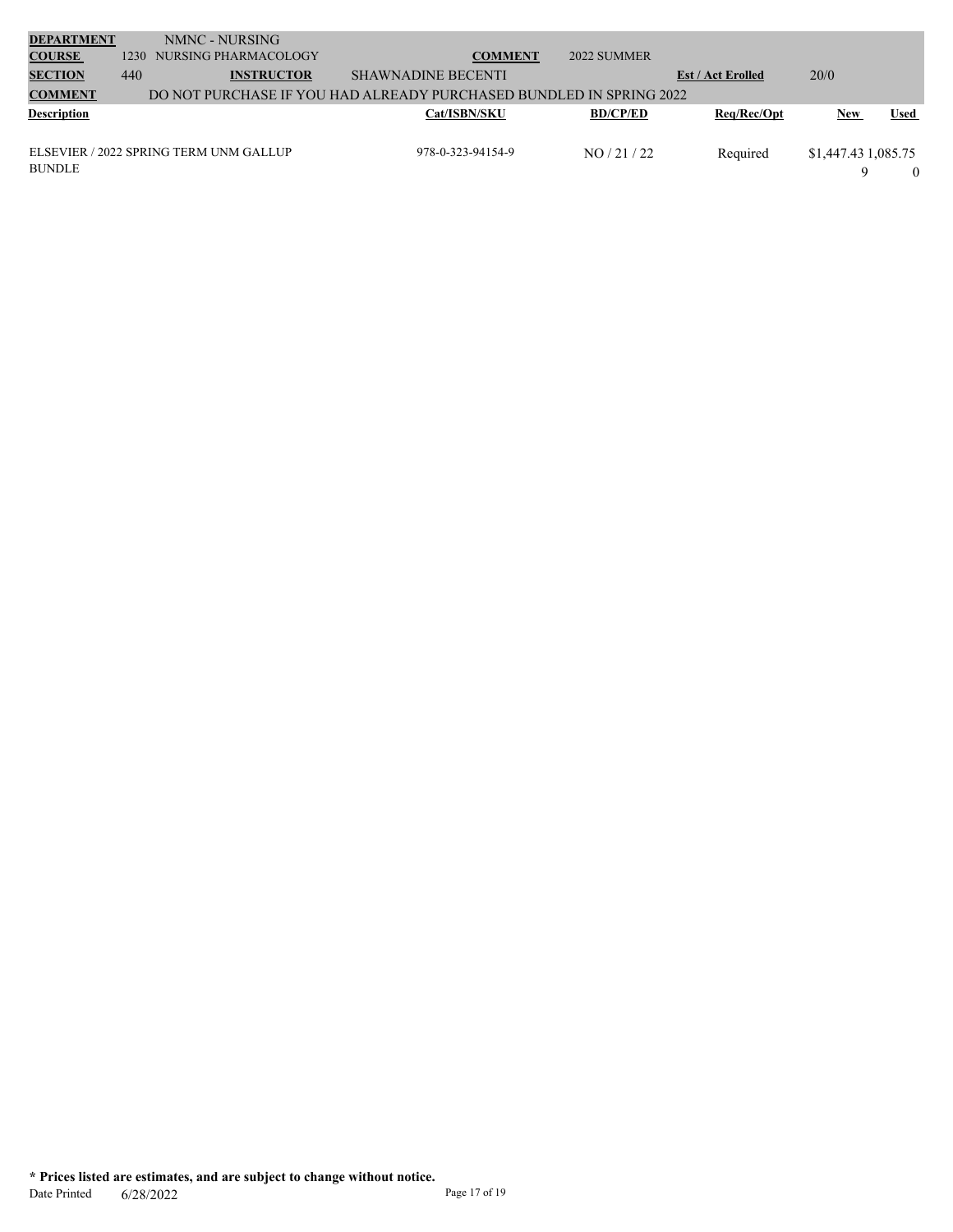| <b>DEPARTMENT</b>      |     | <b>NURS - NURSING</b>                   |                       |                 |                          |                |                           |
|------------------------|-----|-----------------------------------------|-----------------------|-----------------|--------------------------|----------------|---------------------------|
| <b>COURSE</b>          | 239 | PATHOPHYSIOLOGY I                       | <b>COMMENT</b>        | 2022 SUMMER     |                          |                |                           |
| <b>SECTION</b>         | 440 | <b>INSTRUCTOR</b>                       | <b>KELLEY SCHUKAR</b> |                 | <b>Est / Act Erolled</b> | 20/0           |                           |
| <b>Description</b>     |     |                                         | Cat/ISBN/SKU          | <b>BD/CP/ED</b> | Req/Rec/Opt              | <b>New</b>     | <b>Used</b>               |
| <b>PATHOPHYSIOLOGY</b> |     | HUETHER / EBOOK-UNDERSTANDING           | 978-0-323-67283-2     | NO/20/7         | Required                 | \$106.99<br>22 | \$80.25<br>$\overline{0}$ |
| <b>PATHOPHYSIOLOGY</b> |     | HUETHER / STUDY GUIDE FOR UNDERSTANDING | $0-323-68170-0$       | NO/20/7         | Required                 | \$42.99<br>8   | \$32.25                   |
| <b>DEPARTMENT</b>      |     | <b>NURS - NURSING</b>                   |                       |                 |                          |                |                           |
| <b>COURSE</b>          | 240 | PATHOPHYSIOLOGY II                      | <b>COMMENT</b>        | 2022 SUMMER     |                          |                |                           |
| <b>SECTION</b>         | 440 | <b>INSTRUCTOR</b>                       | <b>SMITA RASHID</b>   |                 | <b>Est / Act Erolled</b> | 20/0           |                           |
| <b>Description</b>     |     |                                         | Cat/ISBN/SKU          | <b>BD/CP/ED</b> | Req/Rec/Opt              | New            | <b>Used</b>               |
| <b>PATHOPHYSIOLOGY</b> |     | HUETHER / EBOOK-UNDERSTANDING           | 978-0-323-67283-2     | NO/20/7         | Required                 | \$106.99<br>22 | \$80.25<br>$\theta$       |
| <b>PATHOPHYSIOLOGY</b> |     | HUETHER / STUDY GUIDE FOR UNDERSTANDING | $0-323-68170-0$       | NO/20/7         | Required                 | \$42.99<br>8   | \$32.25                   |